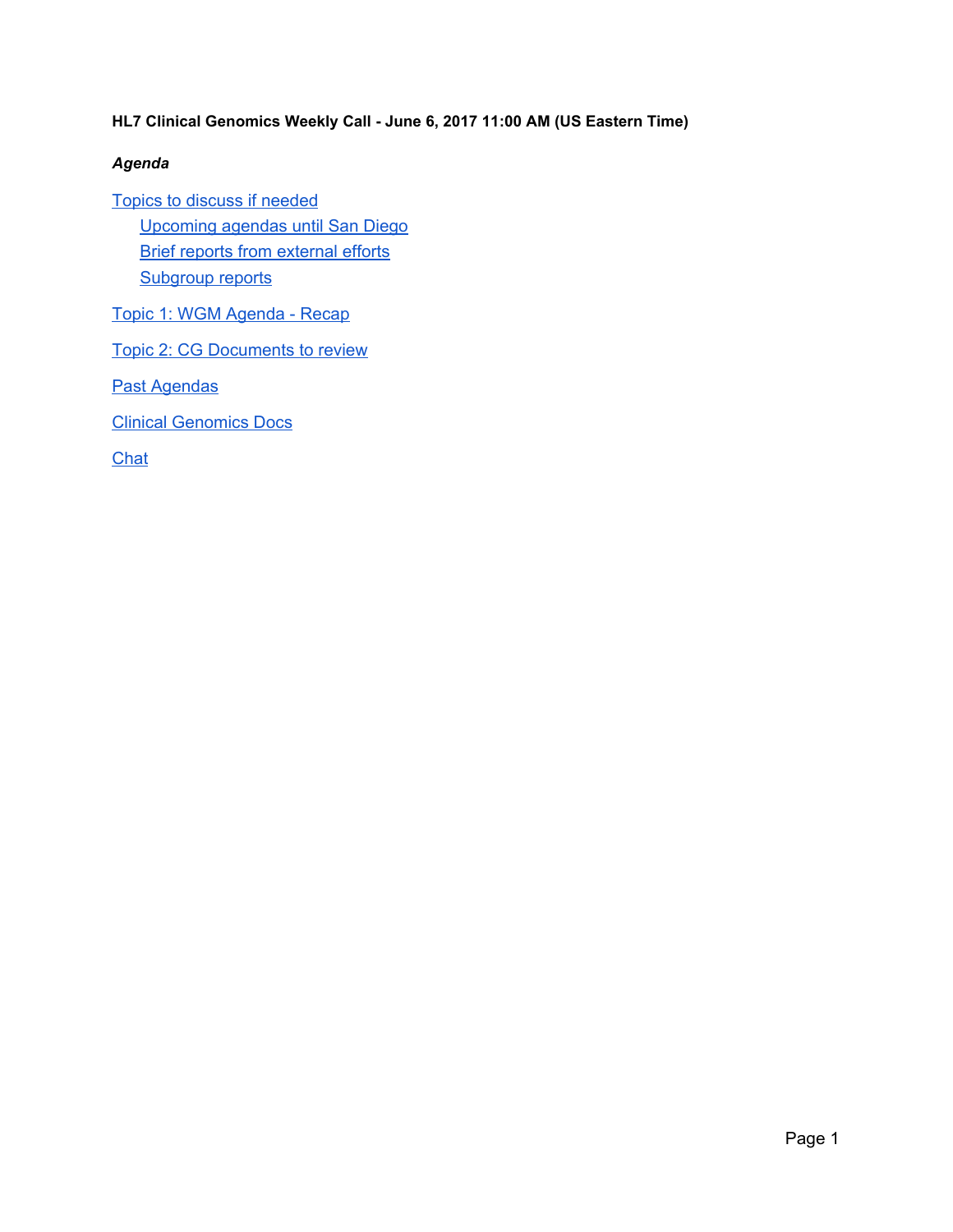#### *Attendees*

- 1. Bob Milius NMDP [bmilius@nmdp.org](mailto:bmilius@nmdp.org)
- 2. JD Nolen Cerner jdlnolen@gmail.com
- 3. Shennon Lu NLM shennon.lu@nih.gov
- 4. Joel Schneider NMDP [jschneid@nmdp.org](mailto:jschneid@nmdp.org)
- 5. Bob Freimuth Mayo Clinic [freimuth.robert@mayo.edu](mailto:freimuth.robert@mayo.edu)
- 6. Amnon Ptashek Edico Genome [genptashek@gmail.com](mailto:genptashek@gmail.com)
- 7. Xin Liu BCH [xinliu215@gmail.com](mailto:xinliu215@gmail.com)
- 8. Scott Bolte Trailhead Clinical Strategies Scott. Bolte@trailheadcs.com
- 9. David Kreda HMS [david.kreda@gmail.com](mailto:david.kreda@gmail.com)
- 10. Andrew Brown NMDP [abrown3@nmdp.org](mailto:abrown3@nmdp.org)
- 11. Amnon Shabo (Shvo) Philips [amnon.shvo@gmail.com](mailto:amnon.shvo@gmail.com)
- 12. Bob Dolin [bdolin@psmiconsulting.com](mailto:bdolin@psmiconsulting.com)
- 13. Alex Mankovich Philips [alex.mankovich@philips.com](mailto:alex.mankovich@philips.com)
- 14. Joe Quinn Optum [joseph.quinn@optum.com](mailto:joseph.quinn@optum.com)
- 15. Bret Heale Intermountain Healthcare [bheale@gmail.com](mailto:bheale@gmail.com)
- 16. Ling teng BCH-tenglingling@gmail.com
- 17. Gil Alterovitz -HMS/BCH [gil.alterovitz@gmail.com](mailto:gil.alterovitz@gmail.com)
- 18. Grant Wood Intermountain
- 19. Lushenno

### <span id="page-1-0"></span>Topics to discuss if needed

### <span id="page-1-2"></span>Upcoming agendas until San Diego

- May 30 WGM recap, SWOT
- Jun 6 Finish WGM recap, SWOT, Pedigree Ballot any comments?
- Jun 13 Status of LRI Ballot
- $\bullet$  Jun 20
- $\bullet$  Jun 27
- Jul 4 US Holiday
- Jul 11
- Jul 18
- Jul 25 DAM update?
- Aug 1
- Aug 8
- $\bullet$  Aug 15
- Aug 22
- Aug 29
- Sep 5
- Sep 9-17 WGM San Diego

<span id="page-1-1"></span>Brief reports from external efforts

- GA4GH
	- nothing new
	- **National Academies**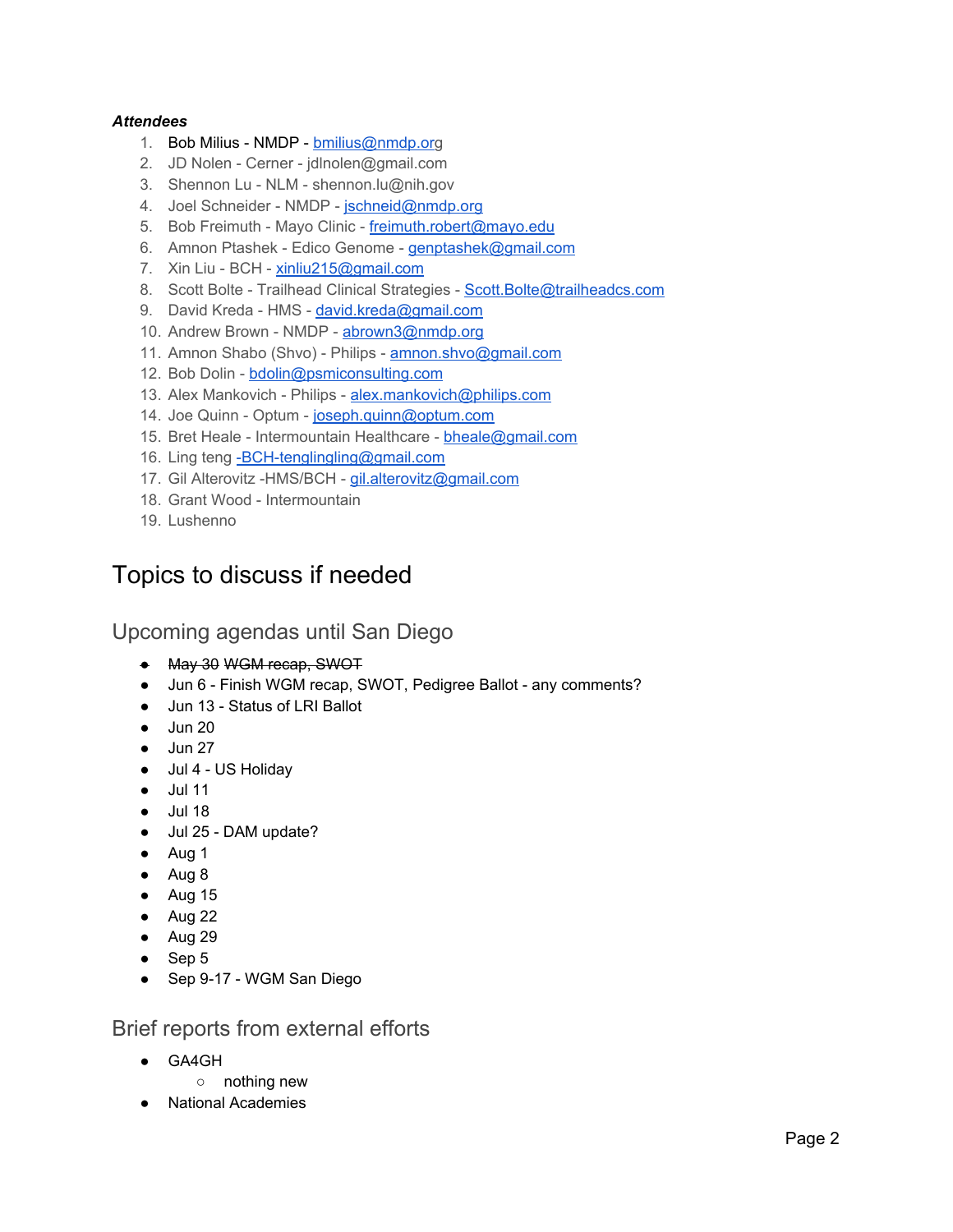- JD: Grant is speaking with Karen about the mechanics of moving DIGITiZe to HL7 over the next week or so.
- Clingen/Clinvar
	- RF: Nothing new to report, currently working on variant curation interface and message spec
- Variant Modeling Collaborative (VMC)
	- RF: Nothing new to report, currently reviewing/editing spec (2-3 weeks of low activity expected)

### <span id="page-2-1"></span>Subgroup reports

- IM
- [https://docs.google.com/document/d/18sVxZdAeA98ok5hdGwmmVxVinTq\\_vAT9B-Z8GI](https://docs.google.com/document/d/18sVxZdAeA98ok5hdGwmmVxVinTq_vAT9B-Z8GIAyRiM/edit) [AyRiM/edit](https://docs.google.com/document/d/18sVxZdAeA98ok5hdGwmmVxVinTq_vAT9B-Z8GIAyRiM/edit)
- need new day/time to meet; will send email to listserv for doodle poll
- FHIR
	- [https://docs.google.com/document/d/1FGCQRtxJKyHhnC1uB\\_t4sJZ9yXbLMGOqPXHPr](https://docs.google.com/document/d/1FGCQRtxJKyHhnC1uB_t4sJZ9yXbLMGOqPXHPr5tSLLQ/edit#heading=h.nts1cfujf9t5) [5tSLLQ/edit#heading=h.nts1cfujf9t5](https://docs.google.com/document/d/1FGCQRtxJKyHhnC1uB_t4sJZ9yXbLMGOqPXHPr5tSLLQ/edit#heading=h.nts1cfujf9t5)
	- last week talked about Sync4Genes recommendations; check out guidance.site
- $\circ$ LRI/V2
	- nothing new, will summarize efforts next week

# <span id="page-2-0"></span>Topic 1: WGM Madrid - Recap

- [https://docs.google.com/document/d/10hL5DAIn1OdER9t1rnLlZde9\\_3d361eRXv9zLciw](https://docs.google.com/document/d/10hL5DAIn1OdER9t1rnLlZde9_3d361eRXv9zLciwB6Y/edit) [B6Y](https://docs.google.com/document/d/10hL5DAIn1OdER9t1rnLlZde9_3d361eRXv9zLciwB6Y/edit)
- Discussion surrounding ISO/TC 215 presentation on quality control metrics by Byoung-Kee Yi, PhD and Dae-Soon Son, PhD, Samsung Medical Center, HL7 Korea
	- ISO/TC 215 (health informatics) Alex Mankovich is ISO representative; can be HL7 CG liason with them
	- Bron Kisler leads US working group 2 (things that fall under CG will be in this group), will likely be at San Diego; invite to give an overview of working group 2
	- Amon sometime have competing overlaps (eg genomics markup language)
	- Gil what communities are they targeting? what kind of adoption?

### <span id="page-2-2"></span>Topic 2: CG Documents to review

- SWOT
	- [https://docs.google.com/document/d/1zFUzRYLfCmrnThBU8xXVS\\_JiScDACBi13tzFJep](https://docs.google.com/document/d/1zFUzRYLfCmrnThBU8xXVS_JiScDACBi13tzFJep751k/edit) [751k/edit](https://docs.google.com/document/d/1zFUzRYLfCmrnThBU8xXVS_JiScDACBi13tzFJep751k/edit)
	- $\circ$  short url = <http://bit.ly/2iklUw0>
	- touched on first item in Opportunities column